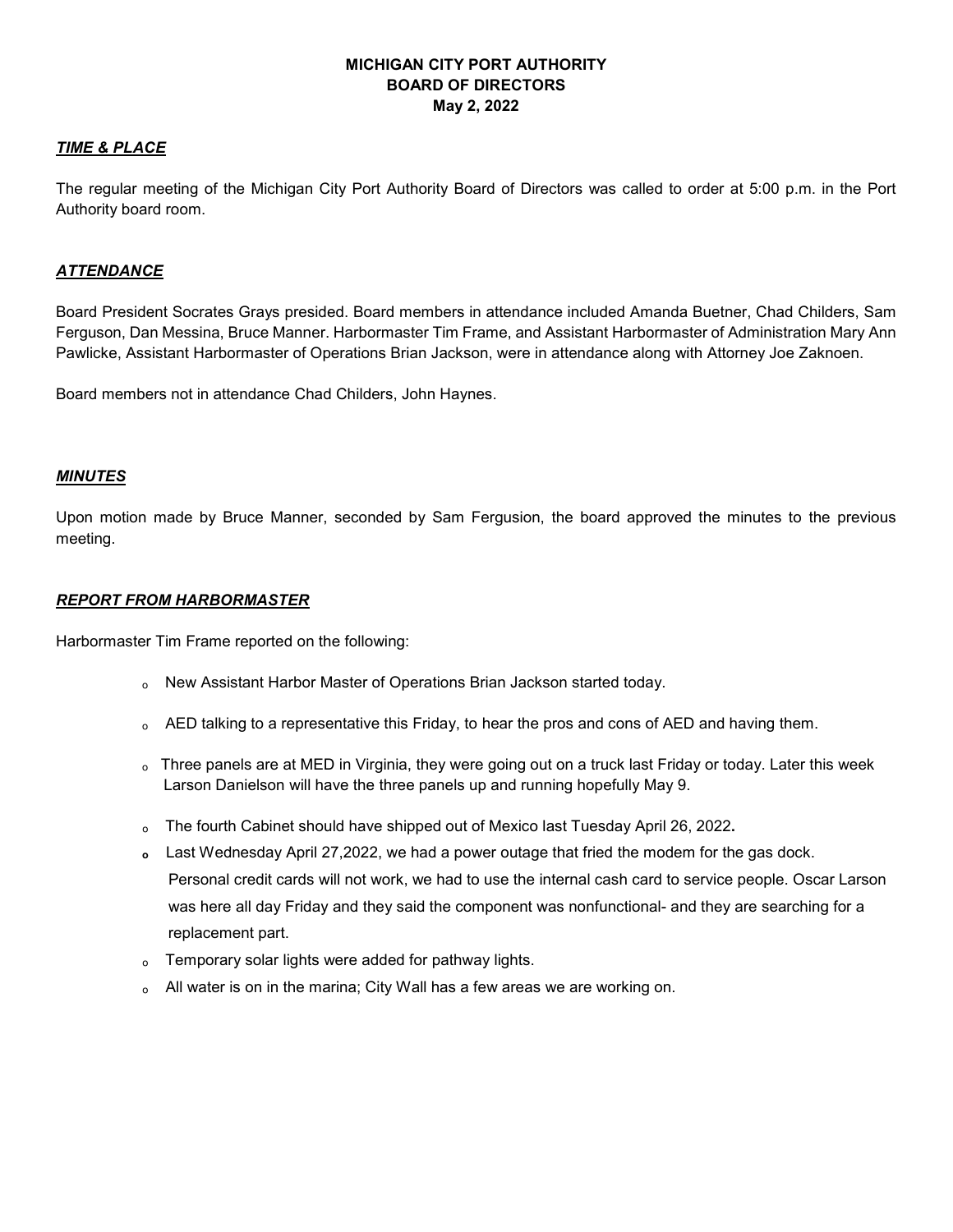# *REPORT FROM ASSISTANT HARBORMASTER*

Assistant Harbormaster of Administration Mary Ann Pawlicke, reported on the following:

 ₒ We had 34 Overnight renters for a two-week period, With the gas dock reader down we had to have purchases ran in the office. We have been very busy accommodating overnight renters and relocating slip holders from the 700 and 800 docks who need electric.

## *COMMITTEE REPORTS*

- **1.** On behalf of the *Budget and Financial Oversight Committee***,** Mr. Ferguson reported the following.
- **2.** May 2, 2022, Claims Docket

| Port Authority     | S.  | 7,978.65 |
|--------------------|-----|----------|
| Port Authority EFT | SS. | 0.00     |
| Capital            | S   |          |

Total Claims \$ 7,978.65

 Upon motion made by Sam Ferguson, seconded by Amanda Beutner, the board unanimously approved all bills to be paid.

- **3.** On behalf of the *Claims and Insurance* had nothing to report.
- **4.** On behalf of *Port Operations*, Mr. Gray, All going well, we have a new Assistant Harbor Master of Operations that is a plus.
- **5.** On behalf of the *Boater Communications and Special Events Committee,* -Fishing tournament at Washington Park this last weekend, we had a great turn out compared to years past. The fishing tournament is the Shriners Tournament next Thursday and Friday.
- **6.** On behalf of the *Master Planning and Special Projects Committee, Bruce Manner -*had nothing to report.
- **7.** On behalf of the *Advertising and Public Relations Committee,* Amanda Beutner We are all official with the sponsorships, all contracts are signed for the sponsored events.

## *REPORT FROM THE ATTORNEY*

Attorney Zaknoen – had nothing to report.